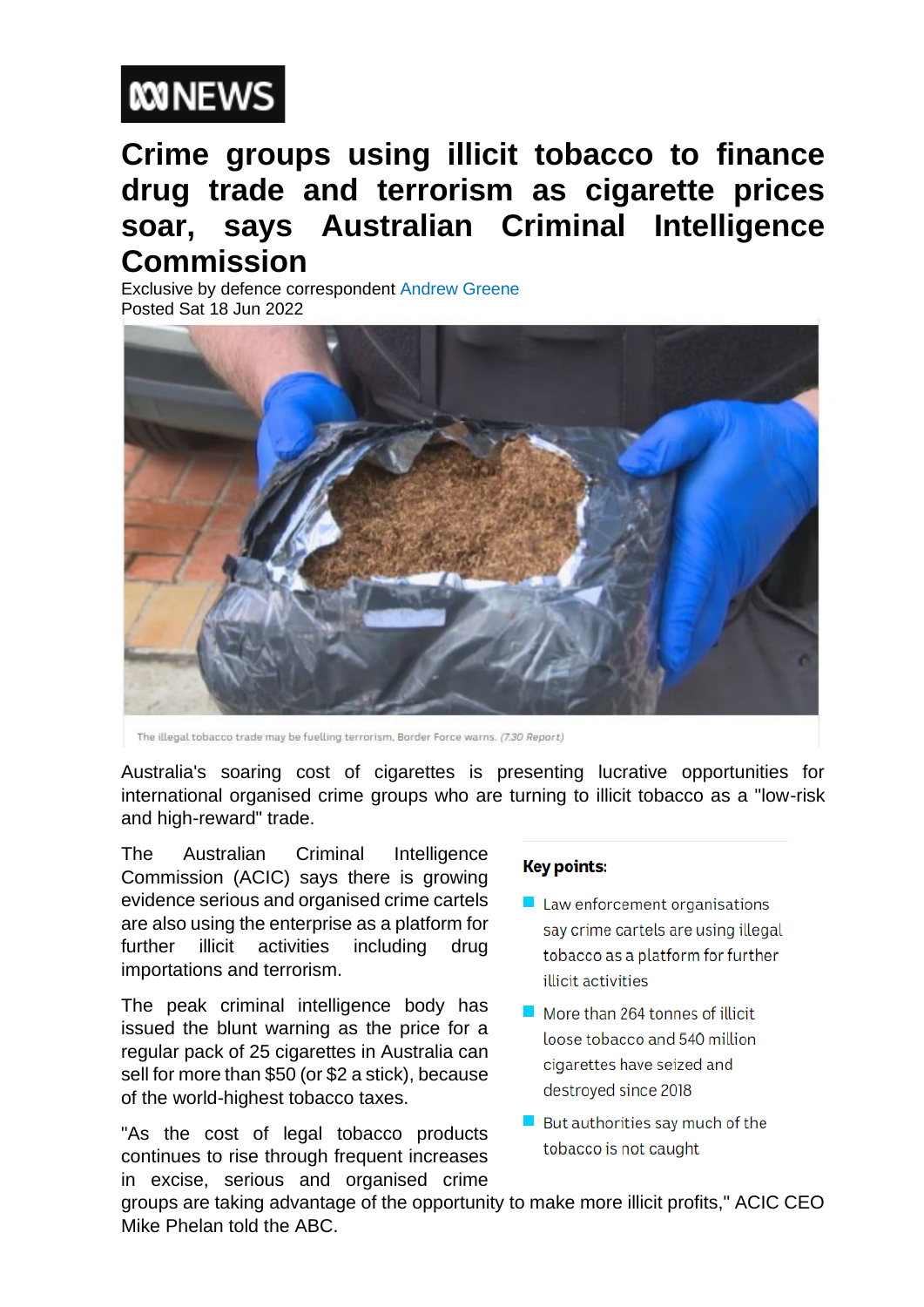"The amount of profit organised criminals make on just one container full of cigarettes, means that they only need one out of 30 containers to get through to still make a profit.

"While the profits are not as much as illicit drugs, the penalties are a lot less and the risk reward pay-off is a lot more favourable to organised crime groups."



Police uncovered almost 30 tonnes of illegally grown tobacco plants (Supplied: Queensland Police)

More than 264 tonnes of illicit loose tobacco (known colloquially as chop-chop) and 540 million cigarettes have seized and destroyed since the formation of the Illicit Tobacco Taskforce in 2018, but authorities acknowledge much of the product is not intercepted.

Since 2016, nicotine consumption has been monitored by the ACIC as part of the National Wastewater Drug Monitoring Program, with data suggesting overall consumption has remained relatively stable in Australia despite growing taxation on legal products.

"Consumption of nicotine has been substantially higher in regional areas compared to capital cities throughout the life of the program and variable between sites," Mr Phelan said.

"Nicotine use nationally has only fluctuated within a relatively narrow range during the course of the program."

Over recent years, industry groups have grown increasingly frustrated at the growth of the illicit tobacco market, complaining of a surge in pop-up tobacco shops selling illegal product in plain sight of legitimate retailers.

In 2020, Australian Federal Police (AFP) told a federal parliamentary inquiry into illicit tobacco that the "profits generated from illicit tobacco provide funding to other criminal activities".